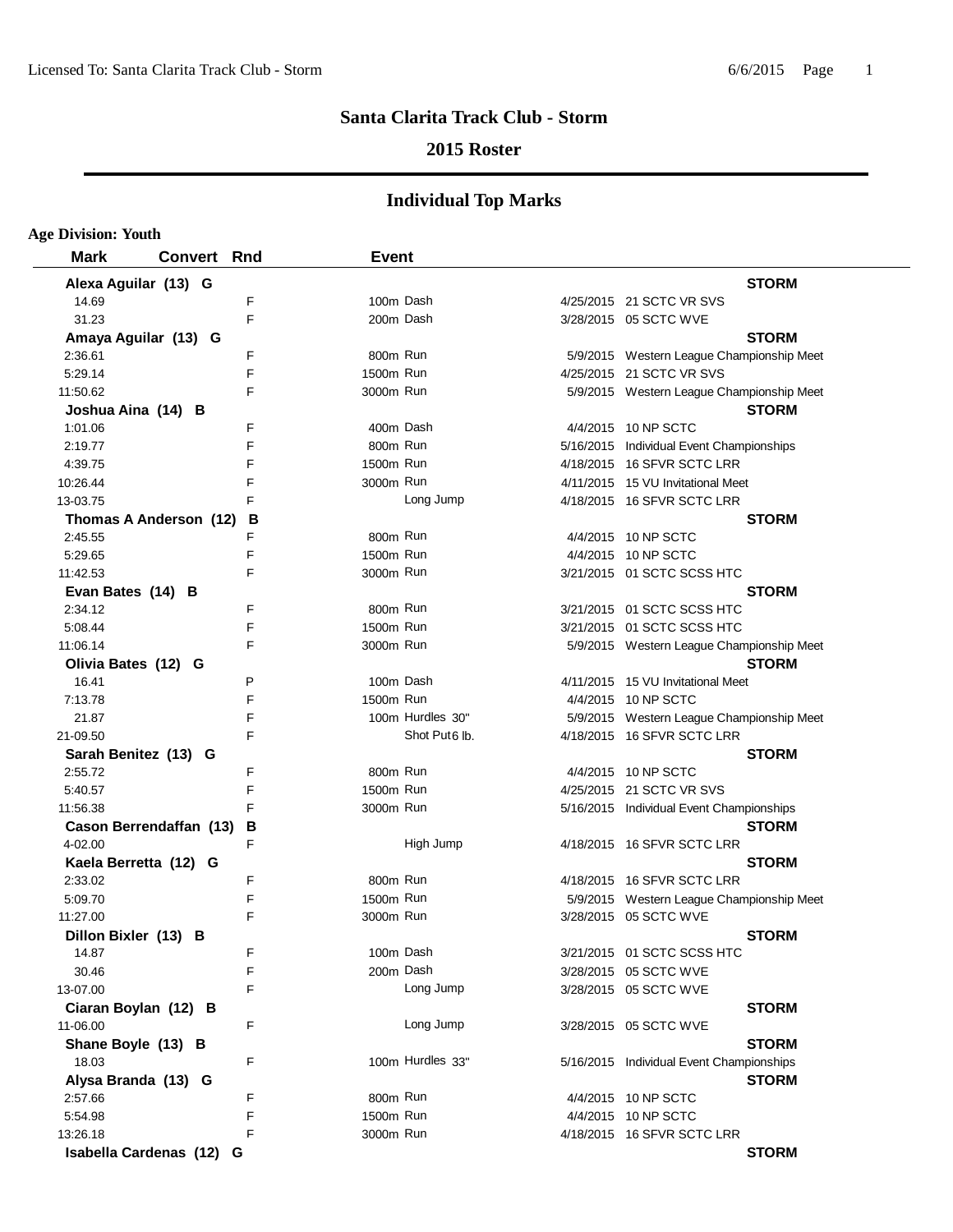## **2015 Roster**

| <b>Mark</b>                      | <b>Convert Rnd</b> |        | <b>Event</b>          |                           |                                                                  |
|----------------------------------|--------------------|--------|-----------------------|---------------------------|------------------------------------------------------------------|
| Isabella Cardenas (12)           |                    | G      |                       |                           | <b>STORM</b>                                                     |
| 15.42                            |                    | F      | 100m Dash             |                           | 3/21/2015 01 SCTC SCSS HTC                                       |
| 32.81                            |                    | F      | 200m Dash             |                           | 3/21/2015 01 SCTC SCSS HTC                                       |
| Joshua Chan (13) B               |                    |        |                       |                           | <b>STORM</b>                                                     |
| 2:44.87                          |                    | F      | 800m Run              |                           | 4/4/2015 10 NP SCTC                                              |
| 5:17.86                          |                    | F      | 1500m Run             |                           | 4/4/2015 10 NP SCTC                                              |
| 10:51.60                         |                    | F      | 3000m Run             |                           | 5/16/2015 Individual Event Championships                         |
| Brody Chouinard (12) B           |                    |        |                       |                           | <b>STORM</b>                                                     |
| 2:55.07                          |                    | F      | 800m Run              |                           | 3/21/2015 01 SCTC SCSS HTC                                       |
| 5:38.18                          |                    | F      | 1500m Run             |                           | 3/21/2015 01 SCTC SCSS HTC                                       |
| Nachi Chukwumerije (13)          |                    | G      |                       |                           | <b>STORM</b>                                                     |
| 15.99                            |                    | F      | 100m Dash             |                           | 3/21/2015 01 SCTC SCSS HTC                                       |
| 1:17.67                          |                    | F      | 400m Dash             |                           | 3/21/2015 01 SCTC SCSS HTC                                       |
| 21-00.50                         |                    | F      |                       | Shot Put <sub>6</sub> lb. | 3/28/2015 05 SCTC WVE                                            |
| Matthew Coletto (13) B           |                    |        |                       |                           | <b>STORM</b>                                                     |
| 13.41                            |                    | F      | 100m Dash             |                           | 4/25/2015 21 SCTC VR SVS                                         |
| 13-08.50                         |                    | F      |                       | Long Jump                 | 4/4/2015 10 NP SCTC                                              |
| Irie Cooper (13) G               |                    |        |                       |                           | <b>STORM</b>                                                     |
| 1:16.88                          |                    | F      | 400m Dash             |                           | 4/25/2015 21 SCTC VR SVS                                         |
| Cameron Cruz (13) B              |                    |        |                       |                           | <b>STORM</b>                                                     |
| 14.73                            |                    | F      | 100m Dash             |                           | 3/21/2015 01 SCTC SCSS HTC                                       |
| 1:18.22                          |                    | F      | 400m Dash             |                           | 4/11/2015 15 VU Invitational Meet                                |
| 2:44.43                          |                    | F      | 800m Run              |                           | 5/2/2015 Western Open Final Meet                                 |
| 5:29.96                          |                    | F      | 1500m Run             |                           | 5/2/2015 Western Open Final Meet                                 |
| 21-04.00                         |                    |        |                       | Shot Put4 kg.             | 3/21/2015 01 SCTC SCSS HTC                                       |
| <b>Alexandre Daigneault (12)</b> |                    | в      |                       |                           | <b>STORM</b>                                                     |
| 15.04                            |                    | F      | 100m Dash             |                           | 3/21/2015 01 SCTC SCSS HTC                                       |
| 32.27                            |                    | F      | 200m Dash             |                           | 3/21/2015 01 SCTC SCSS HTC                                       |
| 1:10.20                          |                    | F      |                       | 400m Dash                 | 4/18/2015 16 SFVR SCTC LRR                                       |
| 20.91                            |                    | F      |                       | 100m Hurdles 33"          | 4/25/2015 21 SCTC VR SVS                                         |
| Audrey Dang (13) G               |                    |        |                       |                           | <b>STORM</b>                                                     |
| 2:32.78                          |                    | F      | 800m Run              |                           | 4/18/2015 16 SFVR SCTC LRR                                       |
| 5:10.24                          |                    | F      | 1500m Run             |                           | 5/9/2015 Western League Championship Meet                        |
| 11:27.20                         |                    | F      | 3000m Run             |                           | 3/28/2015 05 SCTC WVE                                            |
| Parker Darby (12) G              |                    |        |                       |                           | <b>STORM</b>                                                     |
| 15.06                            |                    | F      | 100m Dash             |                           | 3/21/2015 01 SCTC SCSS HTC                                       |
| Mya Davis (13) B                 |                    |        |                       |                           | <b>STORM</b>                                                     |
| 12.18                            |                    | P      | 100m Dash             |                           | 5/9/2015 Western League Championship Meet                        |
| 12.18                            |                    | F      | 100m Dash             |                           | 4/25/2015 21 SCTC VR SVS                                         |
| 24.72                            |                    | F      |                       | 200m Dash                 | 5/9/2015 Western League Championship Meet                        |
| 17-07.25                         |                    | F      |                       | Long Jump                 | 4/25/2015 21 SCTC VR SVS                                         |
| Isaiah Duarte (12) B             |                    |        |                       |                           | <b>STORM</b>                                                     |
| 3:04.03                          |                    | F<br>F | 800m Run              |                           | 4/25/2015 21 SCTC VR SVS                                         |
| 5:48.34                          |                    |        | 1500m Run             |                           | 4/18/2015 16 SFVR SCTC LRR                                       |
| 12:57.29                         |                    | F      | 3000m Run             |                           | 3/21/2015 01 SCTC SCSS HTC                                       |
| Cory Ellis (14) B                |                    |        |                       |                           | <b>STORM</b>                                                     |
| 2:13.56                          |                    | F<br>F | 800m Run<br>1500m Run |                           | 5/9/2015 Western League Championship Meet<br>4/4/2015 10 NP SCTC |
| 4:32.61                          |                    | F      |                       |                           |                                                                  |
| 10:05.31                         |                    |        | 3000m Run             |                           | 3/28/2015 05 SCTC WVE                                            |
| Gabrielle Ellis (13) G           |                    |        |                       |                           | <b>STORM</b>                                                     |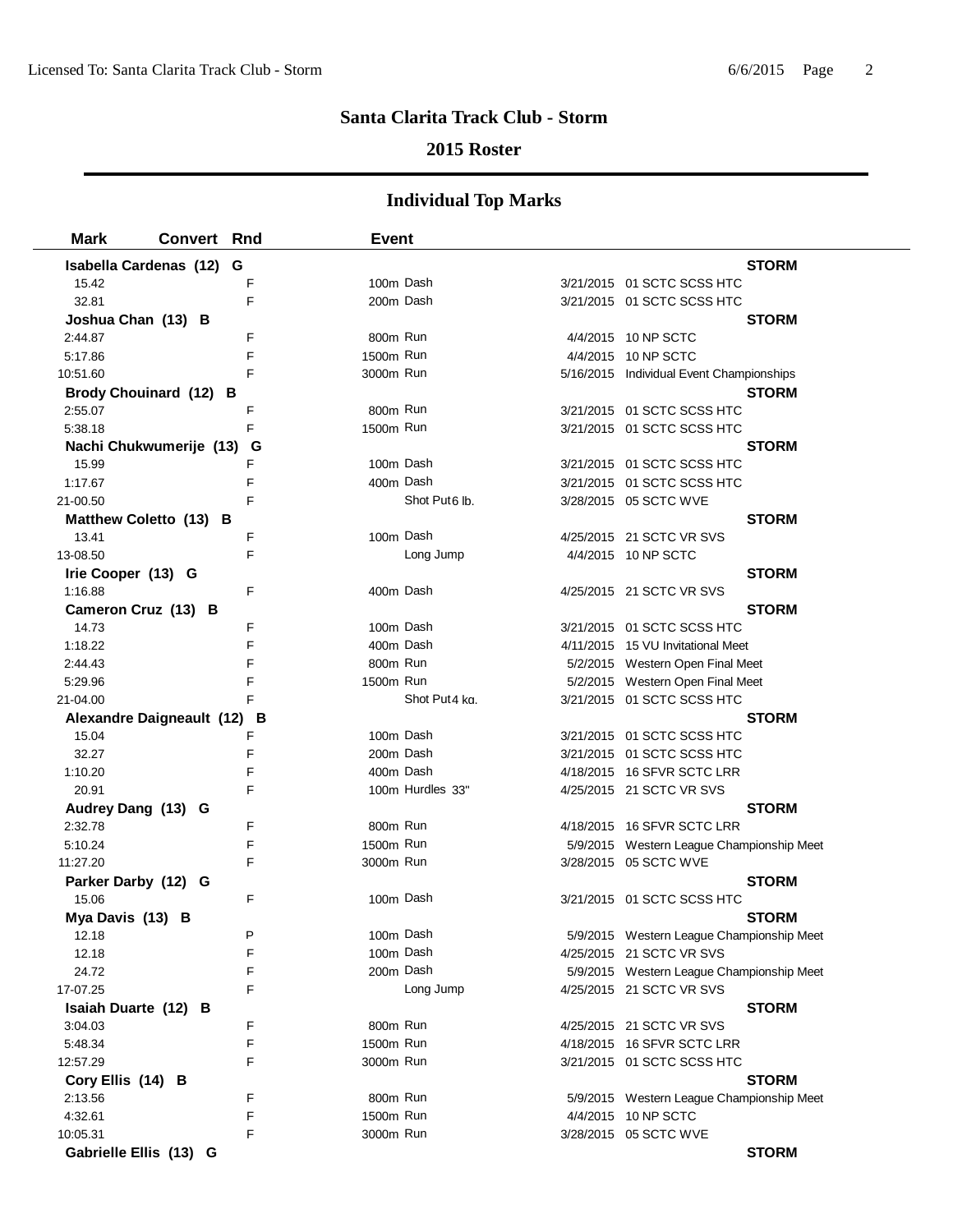### **2015 Roster**

| <b>Mark</b>                     | <b>Convert Rnd</b> |   | <b>Event</b> |                  |                                           |
|---------------------------------|--------------------|---|--------------|------------------|-------------------------------------------|
| Gabrielle Ellis (13) G          |                    |   |              |                  | <b>STORM</b>                              |
| 28.08                           |                    | F | 200m Dash    |                  | 4/11/2015 15 VU Invitational Meet         |
| 1:00.56                         |                    | E | 400m Dash    |                  | 5/16/2015 Individual Event Championships  |
| Kaitlyn Fisher (13) G           |                    |   |              |                  | <b>STORM</b>                              |
| 16.26                           |                    | F | 100m Dash    |                  | 5/2/2015 Western Open Final Meet          |
| 23.26                           |                    | F |              | 100m Hurdles 30" | 5/2/2015 Western Open Final Meet          |
| Alma Fitzpatrick (12) G         |                    |   |              |                  | <b>STORM</b>                              |
| 18.04                           |                    | F | 100m Dash    |                  | 4/25/2015 21 SCTC VR SVS                  |
| 9-03.00                         |                    | F |              | Long Jump        | 4/25/2015 21 SCTC VR SVS                  |
| David Flores (14) B             |                    |   |              |                  | <b>STORM</b>                              |
| 2:19.39                         |                    | F | 800m Run     |                  | 4/18/2015 16 SFVR SCTC LRR                |
| 4:38.36                         |                    | F | 1500m Run    |                  | 5/16/2015 Individual Event Championships  |
| 10:27.77                        |                    | F | 3000m Run    |                  | 3/28/2015 05 SCTC WVE                     |
| John Fredericks (14) B          |                    |   |              |                  | <b>STORM</b>                              |
| 29.12                           |                    | F | 200m Dash    |                  | 4/18/2015 16 SFVR SCTC LRR                |
| 1:12.33                         |                    | F | 400m Dash    |                  | 3/28/2015 05 SCTC WVE                     |
| 18.17                           |                    | F |              | 100m Hurdles 33" | 5/9/2015 Western League Championship Meet |
| Sienna Frye (12) G              |                    |   |              |                  | <b>STORM</b>                              |
| 1:08.04                         |                    | F | 400m Dash    |                  | 4/25/2015 21 SCTC VR SVS                  |
| 2:35.26                         |                    | F | 800m Run     |                  | 5/9/2015 Western League Championship Meet |
| 5:09.49                         |                    | F | 1500m Run    |                  | 5/9/2015 Western League Championship Meet |
| Blake Gallardo (12) B           |                    |   |              |                  | <b>STORM</b>                              |
| 4:46.07                         |                    | F | 1500m Run    |                  | 4/4/2015 10 NP SCTC                       |
| 10:06.34                        |                    | F | 3000m Run    |                  | 3/28/2015 05 SCTC WVE                     |
| Sophia Gannon (12) G            |                    |   |              |                  | <b>STORM</b>                              |
| 15.04                           |                    | F | 100m Dash    |                  | 5/2/2015 Western Open Final Meet          |
| 31.79                           |                    | F | 200m Dash    |                  | 3/21/2015 01 SCTC SCSS HTC                |
| 1:10.64                         |                    | F | 400m Dash    |                  | 4/25/2015 21 SCTC VR SVS                  |
| 2:48.97                         |                    | F | 800m Run     |                  | 4/18/2015 16 SFVR SCTC LRR                |
| 12-10.25                        |                    | F |              | Long Jump        | 5/2/2015 Western Open Final Meet          |
| <b>Martin Garcia-Angel (13)</b> |                    | В |              |                  | <b>STORM</b>                              |
| 5:42.63                         |                    | F | 1500m Run    |                  | 4/4/2015 10 NP SCTC                       |
| Seth Garden (12) B              |                    |   |              |                  | <b>STORM</b>                              |
| 19-05.50                        |                    | F |              | Shot Put4 kg.    | 3/28/2015 05 SCTC WVE                     |
| Sasha Godycki (13) G            |                    |   |              |                  | <b>STORM</b>                              |
| 14.34                           |                    | F | 100m Dash    |                  | 4/18/2015 16 SFVR SCTC LRR                |
| 29.20                           |                    | F | 200m Dash    |                  | 4/18/2015 16 SFVR SCTC LRR                |
| 1:09.67                         |                    |   | 400m Dash    |                  | 4/25/2015 21 SCTC VR SVS                  |
| Kyle Gonzales (13) B            |                    |   |              |                  | <b>STORM</b>                              |
| 14.92                           |                    | F | 100m Dash    |                  | 4/25/2015 21 SCTC VR SVS                  |
| 20-02.00                        |                    | F |              | Shot Put4 kg.    | 4/4/2015 10 NP SCTC                       |
| Aluna Goodman (13) G            |                    |   |              |                  | <b>STORM</b>                              |
| 17.69                           |                    | F | 100m Dash    |                  | 3/21/2015 01 SCTC SCSS HTC                |
| 7-05.50                         |                    | F |              | Long Jump        | 3/21/2015 01 SCTC SCSS HTC                |
| Alexandra Grande (12)           |                    | G |              |                  | <b>STORM</b>                              |
| 14.17                           |                    | F | 100m Dash    |                  | 5/2/2015 Western Open Final Meet          |
| 29.50                           |                    | F | 200m Dash    |                  | 5/2/2015 Western Open Final Meet          |
| Hailey Harrison (12) G          |                    |   |              |                  | <b>STORM</b>                              |
| 14.98                           |                    | F | 100m Dash    |                  | 4/18/2015 16 SFVR SCTC LRR                |
| 1:14.95                         |                    | F | 400m Dash    |                  | 4/18/2015 16 SFVR SCTC LRR                |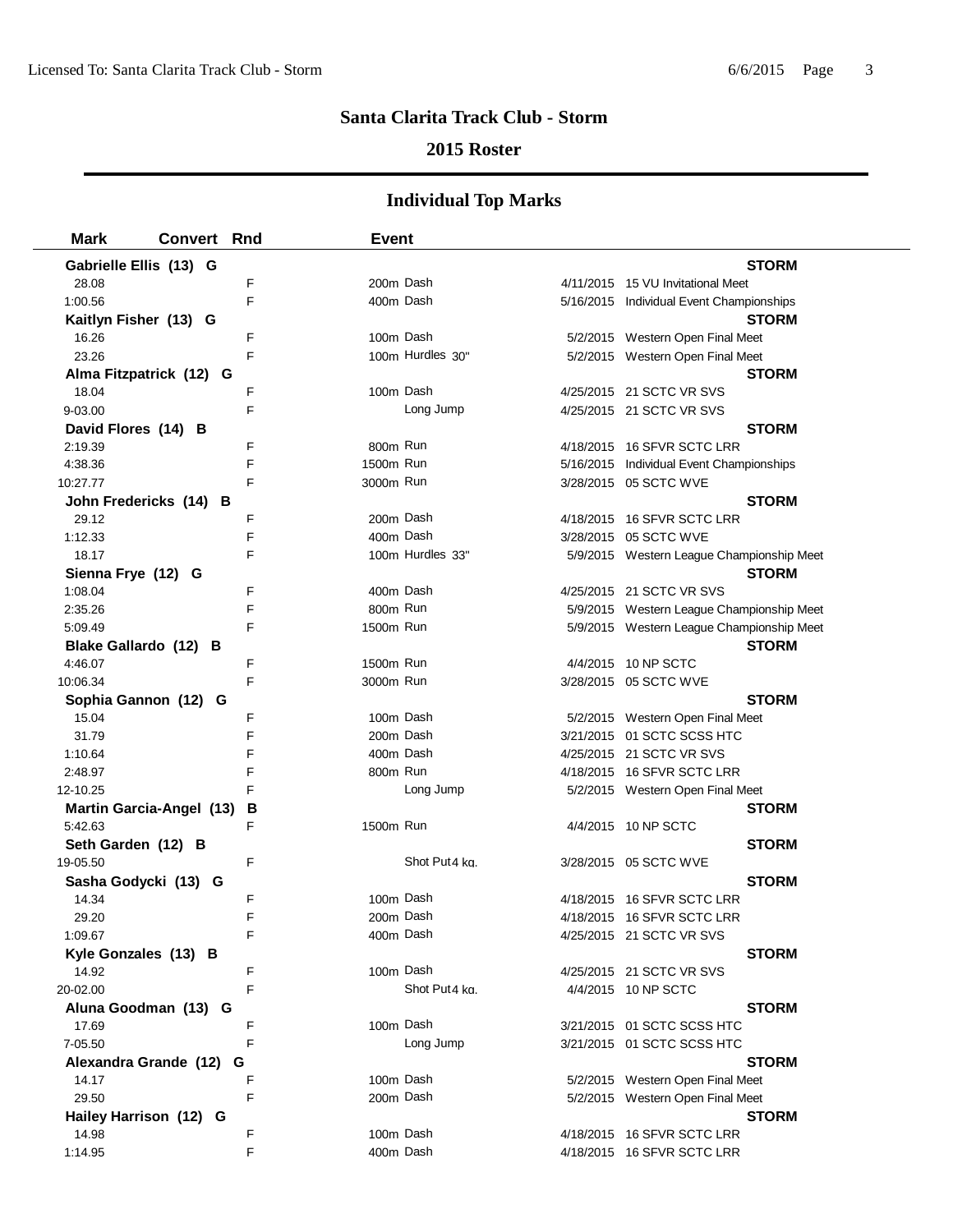#### **2015 Roster**

| <b>Mark</b>        | <b>Convert Rnd</b>                   | <b>Event</b> |                  |                                           |
|--------------------|--------------------------------------|--------------|------------------|-------------------------------------------|
|                    | Hailey Harrison (12) G               |              |                  | <b>STORM</b>                              |
| 12-08.00           | F                                    |              | Long Jump        | 5/2/2015 Western Open Final Meet          |
|                    | <b>Christopher Hawkins (14)</b><br>В |              |                  | <b>STORM</b>                              |
| 12.90              | F                                    | 100m Dash    |                  | 4/25/2015 21 SCTC VR SVS                  |
| 27.09              | F                                    | 200m Dash    |                  | 4/25/2015 21 SCTC VR SVS                  |
| 16-11.00           | F                                    |              | Long Jump        | 5/9/2015 Western League Championship Meet |
|                    | Montana James (13) G                 |              |                  | <b>STORM</b>                              |
| 13.09              | F                                    | 100m Dash    |                  | 5/9/2015 Western League Championship Meet |
| 27.82              | F                                    | 200m Dash    |                  | 5/9/2015 Western League Championship Meet |
| 15-11.00           | F                                    |              | Long Jump        | 5/16/2015 Individual Event Championships  |
| Nick Jenney (14) B |                                      |              |                  | <b>STORM</b>                              |
| 25.82              | F                                    | 200m Dash    |                  | 4/25/2015 21 SCTC VR SVS                  |
| 56.71              | F                                    |              | 400m Dash        | 5/9/2015 Western League Championship Meet |
|                    | Kevin Kuhlman (14) B                 |              |                  | <b>STORM</b>                              |
| 2:43.79            | F                                    | 800m Run     |                  | 3/21/2015 01 SCTC SCSS HTC                |
| 5:18.75            | F                                    | 1500m Run    |                  | 5/2/2015 Western Open Final Meet          |
|                    | Gavin Leising (13) B                 |              |                  | <b>STORM</b>                              |
| 21.16              | F                                    |              | 100m Hurdles 33" | 3/28/2015 05 SCTC WVE                     |
| 4-06.00            | F                                    |              | High Jump        | 4/25/2015 21 SCTC VR SVS                  |
| 4-06.00            | F                                    |              | High Jump        | 5/16/2015 Individual Event Championships  |
| 4-06.00            | F                                    |              | High Jump        | 3/21/2015 01 SCTC SCSS HTC                |
| 28-06.50           | F                                    |              | Shot Put4 ka.    | 5/16/2015 Individual Event Championships  |
|                    | Cristian Lopez (14) B                |              |                  | <b>STORM</b>                              |
| 2:20.50            | F                                    | 800m Run     |                  | 3/21/2015 01 SCTC SCSS HTC                |
| 4:43.21            | F                                    | 1500m Run    |                  | 4/4/2015 10 NP SCTC                       |
|                    | Nicholas Maekawa (13)<br>В           |              |                  | <b>STORM</b>                              |
| 14.40              | F                                    | 100m Dash    |                  | 4/25/2015 21 SCTC VR SVS                  |
| 11-08.00           | F                                    |              | Long Jump        | 3/28/2015 05 SCTC WVE                     |
|                    | Martin Mahaluf (12) B                |              |                  | <b>STORM</b>                              |
| 14.49              | F                                    |              | 100m Dash        | 5/2/2015 Western Open Final Meet          |
| 29.80              | F                                    |              | 200m Dash        | 5/2/2015 Western Open Final Meet          |
| 1:10.63            | F                                    |              | 400m Dash        | 4/18/2015 16 SFVR SCTC LRR                |
|                    | <b>Antonio Marroquin (14)</b><br>в   |              |                  | <b>STORM</b>                              |
| 56.71              | F                                    |              | 400m Dash        | 5/16/2015 Individual Event Championships  |
| 2:21.51            | F                                    | 800m Run     |                  | 3/28/2015 05 SCTC WVE                     |
|                    | Carmen Martin (13) G                 |              |                  | <b>STORM</b>                              |
| 13.81              | F                                    | 100m Dash    |                  | 5/9/2015 Western League Championship Meet |
|                    | Ashley Maycott (13) G                |              |                  | <b>STORM</b>                              |
| 14.39              | F                                    |              | 100m Dash        | 5/2/2015 Western Open Final Meet          |
| 29.62              | F                                    |              | 200m Dash        | 4/25/2015 21 SCTC VR SVS                  |
|                    | Alec McDonald (13) B                 |              |                  | <b>STORM</b>                              |
| 13.49              | F                                    |              | 100m Dash        | 4/18/2015 16 SFVR SCTC LRR                |
| 27.00              | F                                    | 200m Dash    |                  | 4/18/2015 16 SFVR SCTC LRR                |
| 17.13              | F                                    |              | 100m Hurdles 33" | 5/16/2015 Individual Event Championships  |
| 17.13              | F                                    |              | 100m Hurdles 33" | 5/9/2015 Western League Championship Meet |
| 4-04.00            | F                                    |              | High Jump        | 4/25/2015 21 SCTC VR SVS                  |
| 4-04.00            | F                                    |              | High Jump        | 5/9/2015 Western League Championship Meet |
| 4-04.00            | F                                    |              | High Jump        | 5/16/2015 Individual Event Championships  |
|                    | Megan McDonald (13) G                |              |                  | <b>STORM</b>                              |
| 16.79              | F                                    |              | 100m Dash        | 3/28/2015 05 SCTC WVE                     |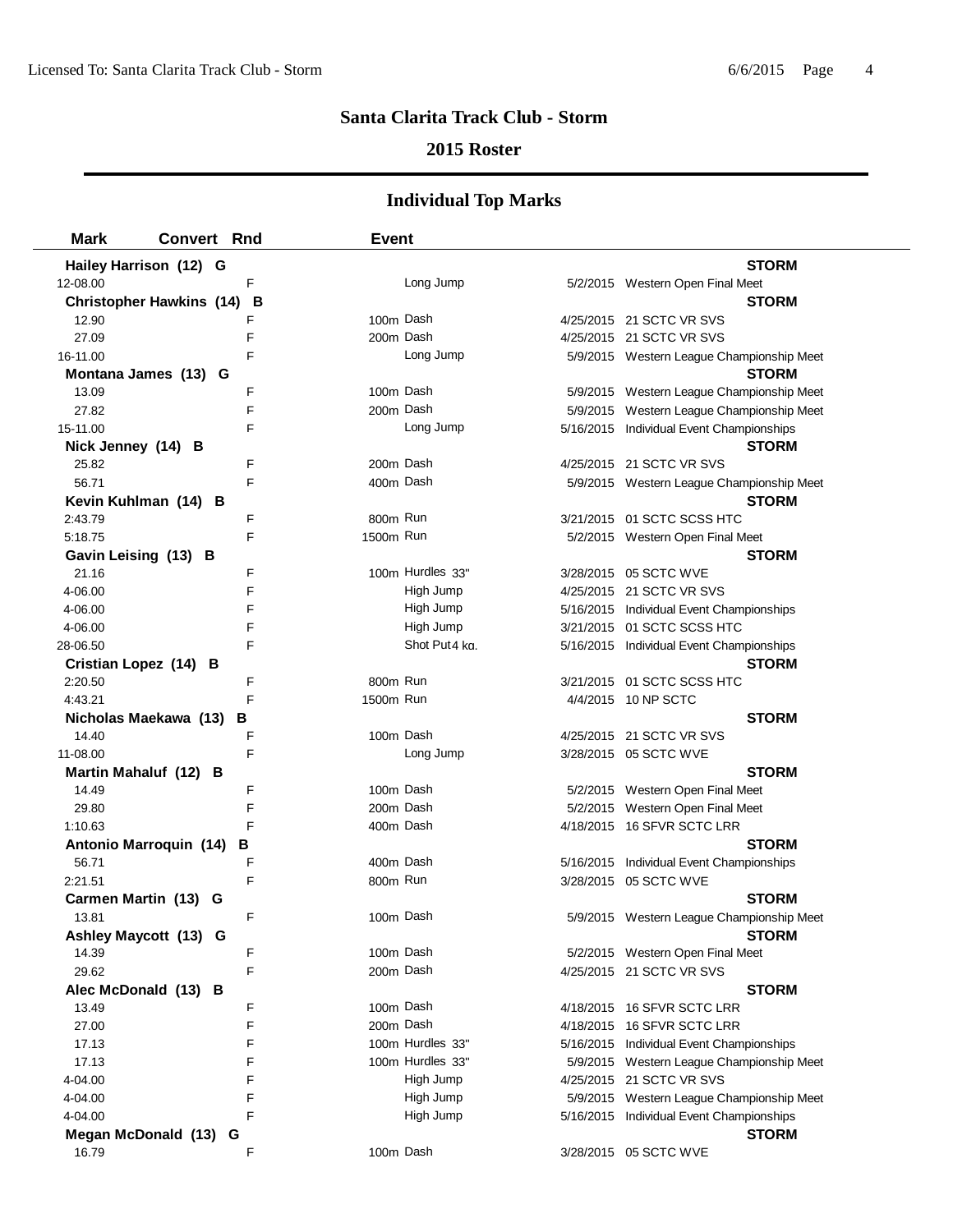## **2015 Roster**

| <b>Mark</b>             | <b>Convert Rnd</b>       |   | <b>Event</b> |                           |                                           |
|-------------------------|--------------------------|---|--------------|---------------------------|-------------------------------------------|
|                         | Megan McDonald (13) G    |   |              |                           | <b>STORM</b>                              |
| 1:34.39                 |                          | F |              | 400m Dash                 | 3/21/2015 01 SCTC SCSS HTC                |
| 13-00.50                |                          | F |              | Long Jump                 | 3/21/2015 01 SCTC SCSS HTC                |
| Robbie Miller (13) B    |                          |   |              |                           | <b>STORM</b>                              |
| 2:58.02                 |                          | F | 800m Run     |                           | 4/4/2015 10 NP SCTC                       |
| 5:38.50                 |                          | F | 1500m Run    |                           | 4/25/2015 21 SCTC VR SVS                  |
| 12:54.80                |                          | F | 3000m Run    |                           | 3/21/2015 01 SCTC SCSS HTC                |
| Joey Mondragon (13) B   |                          |   |              |                           | <b>STORM</b>                              |
| 13.08                   |                          | F |              | 100m Dash                 | 3/28/2015 05 SCTC WVE                     |
| 26.09                   |                          | F |              | 200m Dash                 | 4/18/2015 16 SFVR SCTC LRR                |
| 1:00.91                 |                          | F |              | 400m Dash                 | 4/25/2015 21 SCTC VR SVS                  |
| Thomas Moore (13) B     |                          |   |              |                           | <b>STORM</b>                              |
| 4-04.00                 |                          | F |              | High Jump                 | 3/21/2015 01 SCTC SCSS HTC                |
| Miya Nakazawa (13) G    |                          |   |              |                           | <b>STORM</b>                              |
| 14.40                   |                          | F |              | 100m Dash                 | 3/28/2015 05 SCTC WVE                     |
| 1:12.87                 |                          | F |              | 400m Dash                 | 3/28/2015 05 SCTC WVE                     |
| 3:00.93                 |                          | F | 800m Run     |                           | 3/28/2015 05 SCTC WVE                     |
| Timothy Ng (13) B       |                          |   |              |                           | <b>STORM</b>                              |
| 2:54.29                 |                          | F |              | 800m Run                  | 5/2/2015 Western Open Final Meet          |
| 5:29.26                 |                          | F | 1500m Run    |                           | 4/4/2015 10 NP SCTC                       |
| 11:17.91                |                          | F | 3000m Run    |                           | 3/28/2015 05 SCTC WVE                     |
| Tyler Nilson (13) B     |                          |   |              |                           | <b>STORM</b>                              |
| 2:39.67                 |                          | F | 800m Run     |                           | 4/18/2015 16 SFVR SCTC LRR                |
| 5:13.50                 |                          | F | 1500m Run    |                           | 4/18/2015 16 SFVR SCTC LRR                |
| 10:51.20                |                          | F | 3000m Run    |                           | 5/16/2015 Individual Event Championships  |
| 21-11.00                |                          | F |              | Shot Put4 kg.             | 4/25/2015 21 SCTC VR SVS                  |
| Vanessa Ogbu (12) G     |                          |   |              |                           | <b>STORM</b>                              |
| 14.20                   |                          | P |              | 100m Dash                 | 4/11/2015 15 VU Invitational Meet         |
| 27-10.50                |                          | F |              | Shot Put <sub>6</sub> lb. | 5/9/2015 Western League Championship Meet |
| Jason O'Sullivan (13) B |                          |   |              |                           | <b>STORM</b>                              |
| 14.55                   |                          | P |              | 100m Dash                 | 4/11/2015 15 VU Invitational Meet         |
| 29.05                   |                          | F |              | 200m Dash                 | 4/25/2015 21 SCTC VR SVS                  |
| 1:04.97                 |                          | F |              | 400m Dash                 | 4/18/2015 16 SFVR SCTC LRR                |
| 2:27.08                 |                          | F |              | 800m Run                  | 4/11/2015 15 VU Invitational Meet         |
| 5:20.51                 |                          | F | 1500m Run    |                           | 3/28/2015 05 SCTC WVE                     |
| 11:10.08                |                          | F | 3000m Run    |                           | 4/25/2015 21 SCTC VR SVS                  |
| 19.35                   |                          | F |              | 100m Hurdles 33"          | 5/9/2015 Western League Championship Meet |
| 30-00.50                |                          | F |              | Shot Put4 ka.             | 5/9/2015 Western League Championship Meet |
| Asia Perkins (13) G     |                          |   |              |                           | <b>STORM</b>                              |
| 15.02                   |                          | F |              | 100m Dash                 | 4/25/2015 21 SCTC VR SVS                  |
| 20.65                   |                          | F |              | 100m Hurdles 30"          | 5/9/2015 Western League Championship Meet |
| Mason Peters (12) B     |                          |   |              |                           | <b>STORM</b>                              |
| 15.46                   |                          | F |              | 100m Dash                 | 4/25/2015 21 SCTC VR SVS                  |
| 14:29.82                |                          | F | 3000m Run    |                           | 3/21/2015 01 SCTC SCSS HTC                |
| Kendra Phillips (12) G  |                          |   |              |                           | <b>STORM</b>                              |
| 14.80                   |                          | F |              | 100m Dash                 | 3/28/2015 05 SCTC WVE                     |
|                         | Johnnie Ray Poucher (13) | в |              |                           | <b>STORM</b>                              |
| 14.06                   |                          | F |              | 100m Dash                 | 4/25/2015 21 SCTC VR SVS                  |
| Kayla Prieto (13) G     |                          |   |              |                           | <b>STORM</b>                              |
| 6:11.35                 |                          | F | 1500m Run    |                           | 5/2/2015 Western Open Final Meet          |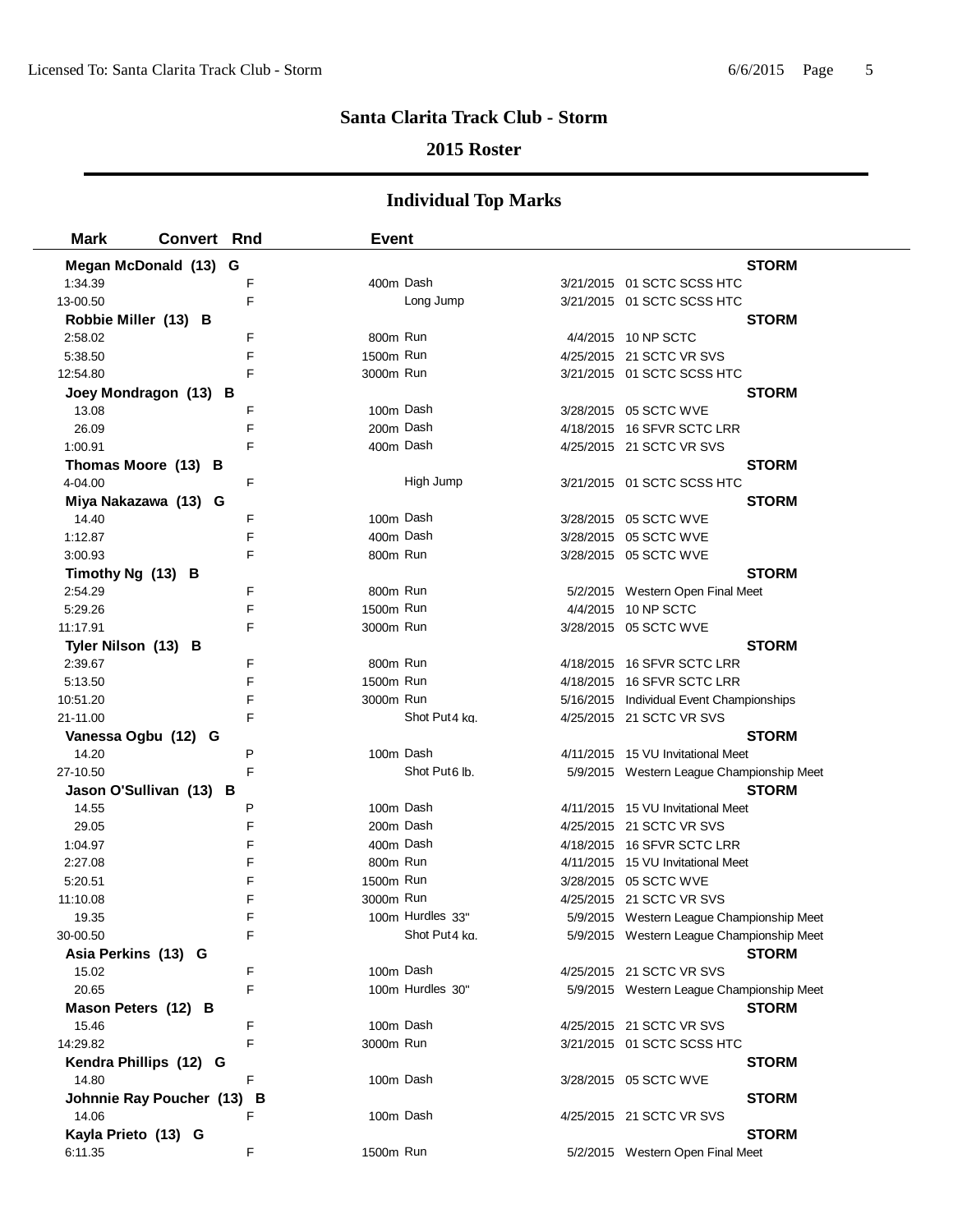### **2015 Roster**

| <b>Mark</b>                   | <b>Convert Rnd</b>       |        | Event     |                           |                                           |              |
|-------------------------------|--------------------------|--------|-----------|---------------------------|-------------------------------------------|--------------|
|                               | Xavier Provens (13) B    |        |           |                           |                                           | <b>STORM</b> |
| 13.77                         |                          | F      | 100m Dash |                           | 3/21/2015 01 SCTC SCSS HTC                |              |
| 28.96                         |                          | F      | 200m Dash |                           | 4/4/2015 10 NP SCTC                       |              |
| 14-01.00                      |                          | F      |           | Long Jump                 | 5/2/2015 Western Open Final Meet          |              |
|                               | Priscilla Ramirez (14) G |        |           |                           |                                           | <b>STORM</b> |
| 15.51                         |                          | F      | 100m Dash |                           | 4/25/2015 21 SCTC VR SVS                  |              |
|                               | Kylie Rasplicka (14) G   |        |           |                           |                                           | <b>STORM</b> |
| 2:55.36                       |                          | F      | 800m Run  |                           | 4/4/2015 10 NP SCTC                       |              |
| 5:40.24                       |                          | F      | 1500m Run |                           | 4/4/2015 10 NP SCTC                       |              |
| 12:19.23                      |                          | F      | 3000m Run |                           | 4/18/2015 16 SFVR SCTC LRR                |              |
|                               | Stephen Rhodes (13) B    |        |           |                           |                                           | <b>STORM</b> |
| 3:06.18                       |                          | F      | 800m Run  |                           | 3/21/2015 01 SCTC SCSS HTC                |              |
| 5:49.47                       |                          | F      | 1500m Run |                           | 4/18/2015 16 SFVR SCTC LRR                |              |
|                               | Eva Rimbenieks (12) G    |        |           |                           |                                           | <b>STORM</b> |
| 15.17                         |                          | P      | 100m Dash |                           | 4/11/2015 15 VU Invitational Meet         |              |
| 21.00                         |                          | F      |           | 100m Hurdles 30"          | 4/25/2015 21 SCTC VR SVS                  |              |
| Alyssa Rodin (13) G           |                          |        |           |                           |                                           | <b>STORM</b> |
| 1:29.33                       |                          | F      | 400m Dash |                           | 3/28/2015 05 SCTC WVE                     |              |
| 6:37.37                       |                          | F      | 1500m Run |                           | 3/28/2015 05 SCTC WVE                     |              |
| 18-00.50                      |                          | F      |           | Shot Put <sub>6</sub> lb. | 4/18/2015 16 SFVR SCTC LRR                |              |
|                               | Hunter Romine (13) B     |        |           |                           |                                           | <b>STORM</b> |
| 2:21.52                       |                          | F      | 800m Run  |                           | 4/25/2015 21 SCTC VR SVS                  |              |
| 4:40.66                       |                          | F      | 1500m Run |                           | 4/18/2015 16 SFVR SCTC LRR                |              |
| 9:45.49                       |                          | F      | 3000m Run |                           | 5/16/2015 Individual Event Championships  |              |
|                               | Brooklyn Ross (13) G     |        |           |                           |                                           | <b>STORM</b> |
| 16.18                         |                          | F      | 100m Dash |                           | 5/2/2015 Western Open Final Meet          |              |
| Carter Roth (12) B            |                          |        |           |                           |                                           | <b>STORM</b> |
| 1:30.34                       |                          | F      | 400m Dash |                           | 3/21/2015 01 SCTC SCSS HTC                |              |
| 3:08.43                       |                          | F      | 800m Run  |                           | 4/25/2015 21 SCTC VR SVS                  |              |
| 6:17.51                       |                          | F<br>F | 1500m Run |                           | 4/25/2015 21 SCTC VR SVS                  |              |
| 13:35.91                      |                          |        | 3000m Run |                           | 5/2/2015 Western Open Final Meet          |              |
| Daniel Rush (13) B<br>5:51.31 |                          | F      | 1500m Run |                           | 4/4/2015 10 NP SCTC                       | <b>STORM</b> |
| 11:39.43                      |                          | F      | 3000m Run |                           | 4/4/2015 10 NP SCTC                       |              |
|                               | Shelbi Schauble (13) G   |        |           |                           |                                           | <b>STORM</b> |
| 1:04.20                       |                          | F      | 400m Dash |                           | 3/28/2015 05 SCTC WVE                     |              |
| 2:32.72                       |                          | F      | 800m Run  |                           | 4/18/2015 16 SFVR SCTC LRR                |              |
| 5:43.11                       |                          |        | 1500m Run |                           | 4/11/2015 15 VU Invitational Meet         |              |
| Grace Seper (13) G            |                          |        |           |                           |                                           | <b>STORM</b> |
| 6:11.82                       |                          | F      | 1500m Run |                           | 3/21/2015 01 SCTC SCSS HTC                |              |
| Kobe Serrano (14) B           |                          |        |           |                           |                                           | <b>STORM</b> |
| 2:19.20                       |                          | F      | 800m Run  |                           | 3/21/2015 01 SCTC SCSS HTC                |              |
| 4:38.31                       |                          | F      | 1500m Run |                           | 4/4/2015 10 NP SCTC                       |              |
| 9:59.19                       |                          | F      | 3000m Run |                           | 3/28/2015 05 SCTC WVE                     |              |
| Andrew Sharp (13) B           |                          |        |           |                           |                                           | <b>STORM</b> |
| 14.23                         |                          | F      | 100m Dash |                           | 3/28/2015  05 SCTC WVE                    |              |
| 1:10.09                       |                          | F      | 400m Dash |                           | 3/28/2015 05 SCTC WVE                     |              |
| 25-06.00                      |                          | F      |           | Shot Put4 kg.             | 4/4/2015 10 NP SCTC                       |              |
|                               | Delaney Sherwood (12)    | G      |           |                           |                                           | <b>STORM</b> |
| 13.54                         |                          | F      | 100m Dash |                           | 5/9/2015 Western League Championship Meet |              |
|                               |                          |        |           |                           |                                           |              |